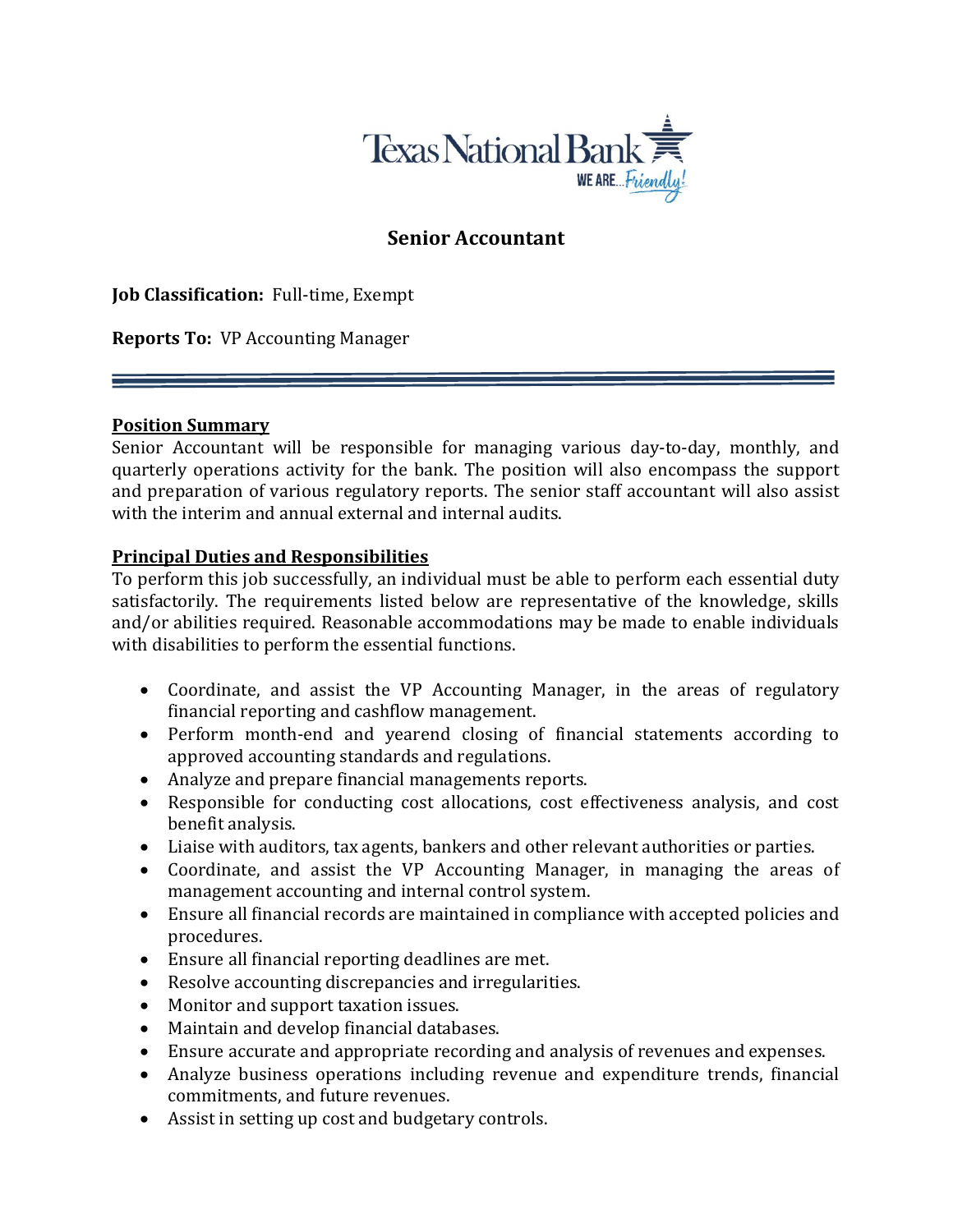- Assist in setting up system for project performance evaluation and product costing.
- Responsible for fixed assets and inventories management.
- Assist in ensuring the general ledger is maintained accurately for final reporting purposes and in compliance with General Accepted Accounting Standards.
- Mapping the entire accounting system, including implementing new software.
- Support operations management.
- Maintain account payable system.
- Assist with internal and external audit requests.
- Any other duties or responsibilities, as needed to support the financial reporting process for the bank

#### Job Required Knowledge:

- Knowledge in accounting department's function.
- Knowledge of accounting and accounts payable systems.
- Knowledge in bank and accounting terminology.
- Knowledge in accounting policies and procedures.
- Knowledge in related laws and regulations at the local, state and federal levels.
- Knowledge in the state sales tax laws.
- Knowledgeable of Bank's policies and practices, and regulatory policies, to assist Bank in achieving satisfactory compliance ratings from external auditors and regulatory agencies.
- Good knowledge of all phases of public funds (e.g., RFP, investments requirements, products).
- Excellent organizational skills, attention to detail, and the ability to complete assignments in a timely manner with minimal direction.
- Good knowledge of all Bank products and services products.
- Excellent interpersonal, verbal and written communication skills.
- Knowledge and understanding of Bank regulations and Cash requirements and procedures.
- A positive mental attitude, capable of inspiring fellow team mates.
- Maintain strong working relationships with subordinates, and other Bank employees as necessary to perform assigned responsibilities

# Job Required Skills:

- Professional written and verbal communication and presentation skills
- Ability to maintain complete confidentiality in regards to bank-related business
- Project-driven and able to demonstrate solid and consistent work effort (to include working the hours required to complete tasks in a reasonable time frame and within assigned deadlines).
- Ability to calculate and graph figures and amounts such as discounts, interest, proportions, percentages, and area and apply these concepts to practical situations.
- Maintains effective working relationship with software vendors or other industryrelated contacts.
- Ability to read and speak Spanish language to meet operational requirements